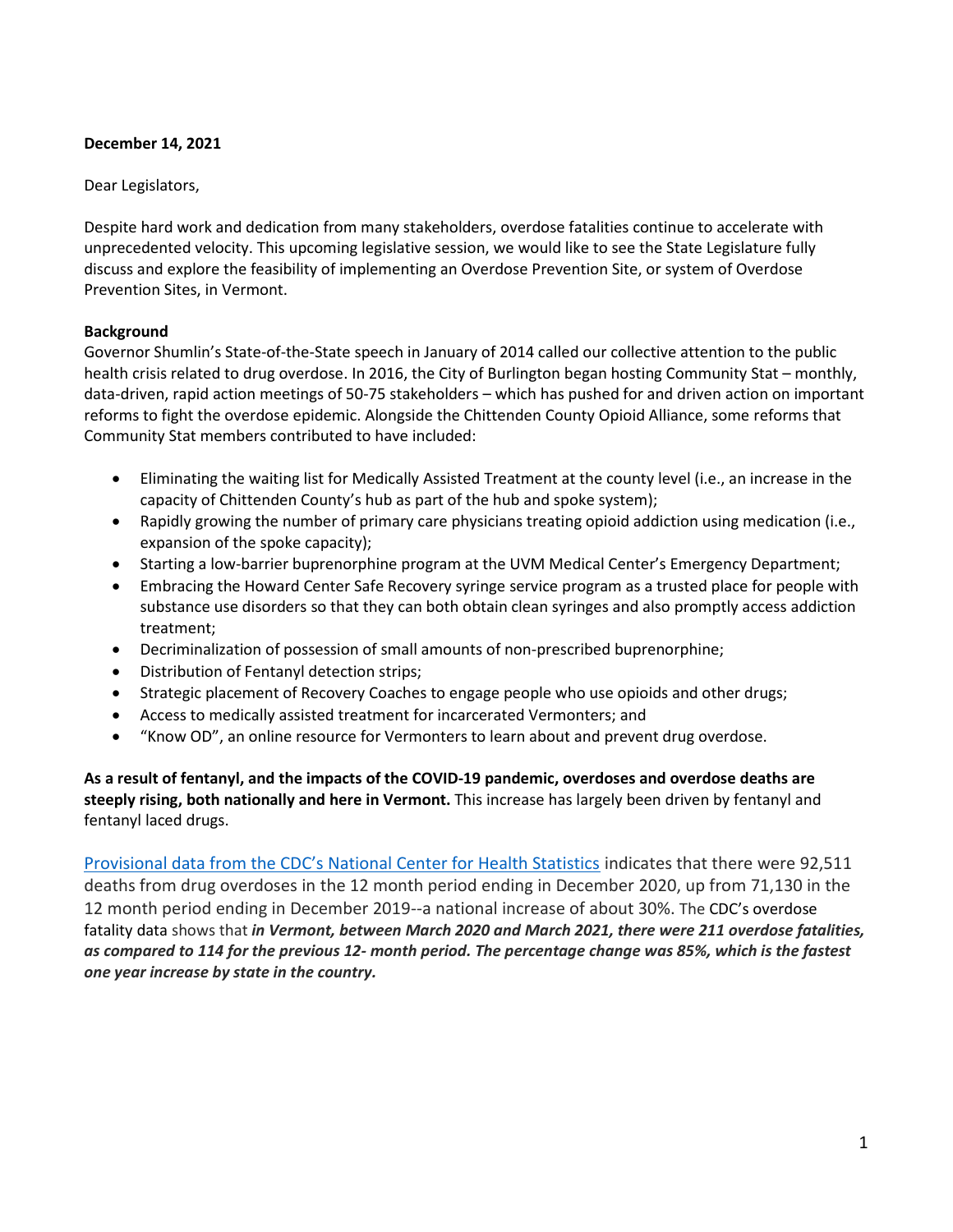

[A survey of Safe Recovery clients](https://legislature.vermont.gov/Documents/2018/WorkGroups/Senate%20Health%20and%20Welfare/Safe%20Injection%20Facilities/W~Sarah%20Evans~Supervised%20Injection%20Facilities%20Commission%20Findings~1-4-2018.pdf) found that among respondents:

- 57% of clients have experienced an overdose;
- 35% of clients have experienced HCV transmission;
- 56% of clients have been to the emergency room due to drug related activity;
- 67% of clients have experienced abscess or injection site infection;
- 88% of clients' primary route of administration is injection.
- 90% of clients would use an Overdose Prevention Site as part of a syringe service program.

## **Overdose Prevention Sites are part of a strong harm reduction strategy**

While our current supports and systems are essential, the crisis is now more acute, and harm reduction and recovery support programs should be broadened and strengthened to save the lives of Vermonters. The State Legislature should dedicate resources to exploring the feasibility of Overdose Prevention Sites in Vermont to be part of a comprehensive and robust strategy to stop overdose deaths.

[A local study](https://legislature.vermont.gov/Documents/2018/WorkGroups/Senate%20Health%20and%20Welfare/Safe%20Injection%20Facilities/W~Sarah%20Evans~Supervised%20Injection%20Facilities%20Commission%20Findings~1-4-2018.pdf) by a commission formed by the Chittenden County State's Attorney, Sarah George, cited numerous positive impacts of Overdose Prevention Sites including a reduction in overdosed deaths, a provision of entry into treatment, reduced risk of transmission of infectious diseases, and improved safe disposal of used syringes. Additionally, the report found that crime did not increase in areas in which OPSs are located and that they were a cost-effective strategy.

As part of he[r research to reduce opioid overdose deaths,](https://www.opioidlibrary.org/wp-content/uploads/2020/08/Park_OverdoseRiskSDH_Milbank_2020.pdf) Dr. Ju Nyeong Park, an epidemiologist at Brown University and Johns Hopkins Bloomberg School of Public Health, stated that "There are more than 110 OPS in 66 cities worldwide. Evidence on the impacts of OPS demonstrates their significant association with reducing overdose fatalities, HIV and HCV transmission, syringe sharing, public injection, ambulance usage, and crime. Furthermore, OPS increase entry into drug treatment, have never housed a fatal overdose, and have been found to be cost-effective."

Vermonters with Substance Use Disorder are dying at an unprecedented and accelerating rate, and the need for innovative, data-driven services is clear. Research has shown that Overdose Prevention Sites prevent overdose death and provide other necessary health services.